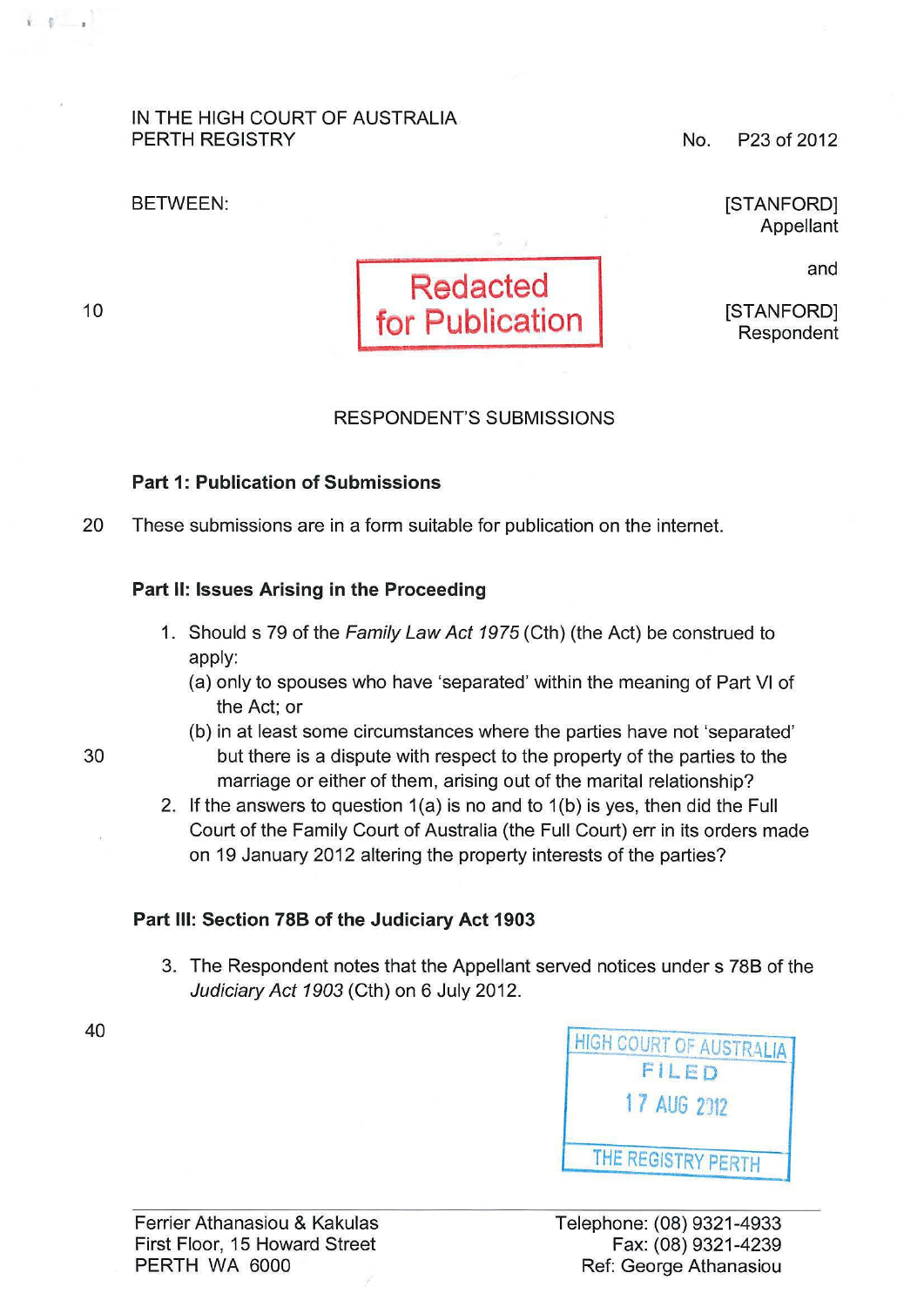## **Part IV: Material Facts**

- 4. In addition to the facts set out in the Appellant's Statement of Material Facts, the Magistrate found<sup>1</sup>, as the Full Court partially noted in its first judgment<sup>2</sup>, that  $-$ 
	- (a) neither party intended to sever the marital relationship; but
	- (b) most of the elements of a normal marital relationship have ceased to exist; and
	- (c) the parties will never live together again.

10

 $\mathbf{g}^{\perp}=\frac{\mathbf{g}}{n}$ 

 $\overline{a}$ 

20

5. The following further dates are relevant:

|    | 1974       | the wife applied the proceeds of sale of her home to the<br>marriage in 1974. <sup>3</sup>                                           |
|----|------------|--------------------------------------------------------------------------------------------------------------------------------------|
|    | 16.05.1979 | Rafter subsequently sold that property for a price of                                                                                |
|    |            | \$64,000.00. She carried out renovations to the property<br>before it was sold. <sup>4</sup>                                         |
|    | 15.03.1995 | Husband writes a Will. Does not discuss contents of Will with<br>Wife and hid it from her <sup>5</sup> .                             |
| 20 | 27.03.1995 | Husband writes a letter to wife (who did not see it at the time)<br>claiming wife has written a Will that excludes him. <sup>6</sup> |
|    | 10.01.2002 | Husband discharges mortgage over the matrimonial property<br>(the war service loan). <sup>7</sup>                                    |
|    | 01.03.2002 | Wife appointed carer for husband. <sup>8</sup>                                                                                       |
|    | 2003       | Husband has a stroke, but made good recovery. <sup>9</sup>                                                                           |
|    | 01.02.2004 | Husband has another stroke, wife remained his carer. <sup>10</sup>                                                                   |
|    | 01.09.2005 | Wife executes an Enduring Power of Attorney in favour of her                                                                         |
|    |            | daughters Rafter and Brims. <sup>11</sup> Wife executes Will with Rafter<br>and Brims as joint beneficiaries. <sup>12</sup>          |
| 30 | 31.12.2008 | Wife has a stroke and is admitted to a tertiary hospital <sup>13</sup> .                                                             |
|    | na nt pnna | Wife transferred to rehabilitation hospital <sup>14</sup>                                                                            |

| -  |  |
|----|--|
| ۰. |  |
|    |  |

09.01.2009 Wife transferred to rehabilitation hospital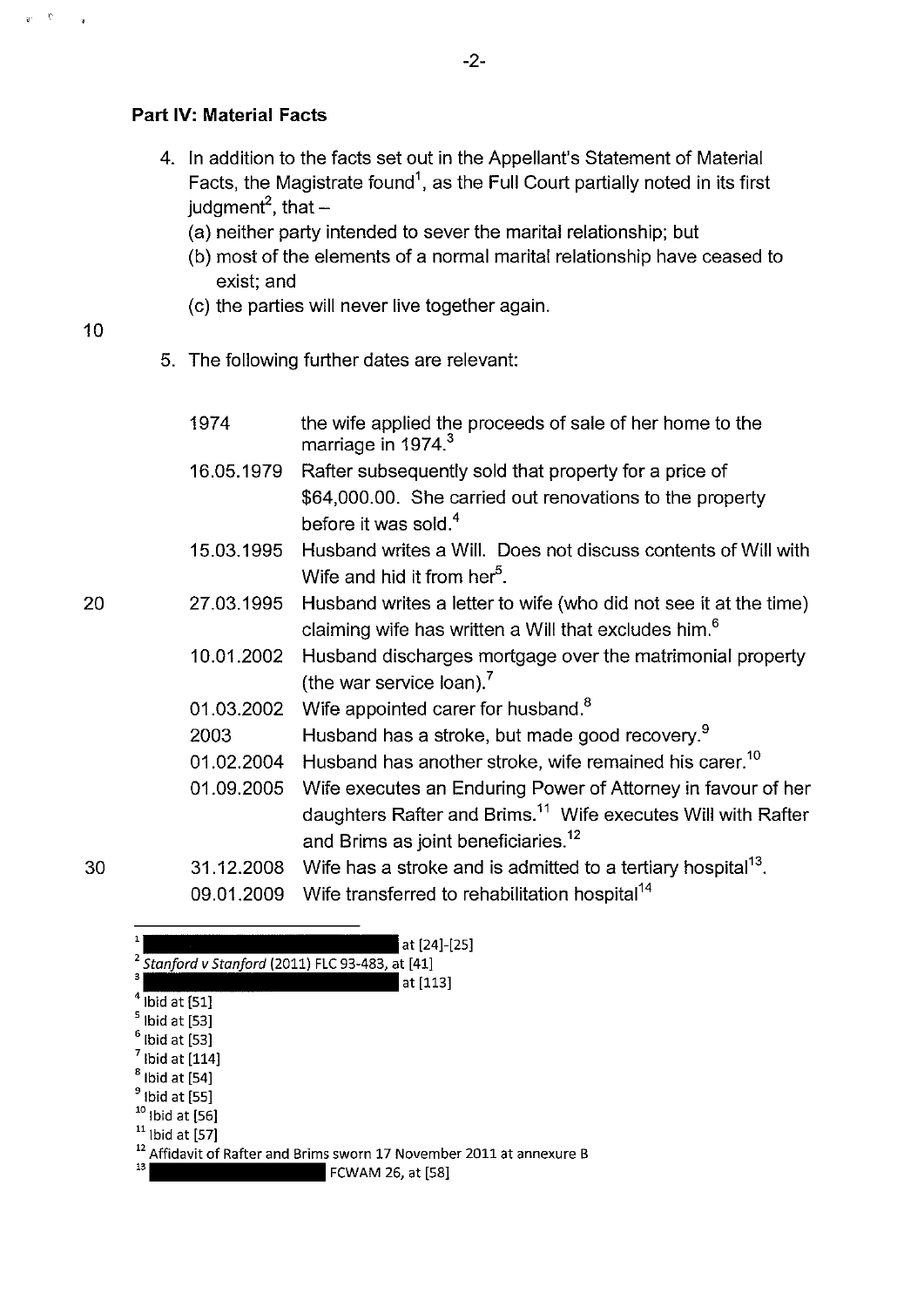|    | Jan to     |                                                                                                                          |
|----|------------|--------------------------------------------------------------------------------------------------------------------------|
|    | May 2009   | various meetings take place regarding Wife's arrangements                                                                |
|    |            | including discussion with husband regarding nursing home<br>and bond requirements. <sup>15</sup>                         |
|    | 28.02.2009 | Husband has a fall and admitted to hospital for eight days. <sup>16</sup>                                                |
|    | 10.03.2009 | Wife's First Aged Care Assessment Team (ACAT)                                                                            |
|    |            | Assessment. Recommendation is for high residential care for<br>wife. $17$                                                |
| 10 | 16.03.2009 | Wife is transferred to a Transitional Care Program for further<br>rehabilitation. <sup>18</sup>                          |
|    | 29.04.2009 | Second ACAT for wife assessed as requiring low level                                                                     |
|    |            | residential care. Rafter makes enquiries with three low                                                                  |
|    |            | residential care facilities and ascertains they require payment<br>of an entrance fee or bond. <sup>19</sup>             |
|    | April 2009 | Husband refuses to sign interim care client agreement                                                                    |
|    |            | accepting responsibility for payment of all account in respect                                                           |
|    |            | of wife's admission. Husband subsequently says he will pay                                                               |
|    |            | accounts however C Rafter continues to receive bills for the<br>wife's care. <sup>20</sup>                               |
| 20 | 17.05.2009 | C Rafter, G Brims, the husband and step daughter in law                                                                  |
|    |            | meet to discuss wife's care. Step daughter in law told Brims                                                             |
|    |            | and Rafter that costs associated with wife's care should be<br>met by her pension and government benefits. <sup>21</sup> |
|    | 19.05.2009 | Wife has an unsuccessful home assessment, it is identified                                                               |
|    |            | that the wife will never be able to return to the home to live. <sup>22</sup>                                            |
|    | 25.05.2009 | C Rafter executes interim care client agreement using the                                                                |
|    |            | enduring power of attorney. Accounts for residential care met<br>from wife's pension. <sup>23</sup>                      |
|    | 11.06.2009 | Letter from solicitors for wife to husband seeking he raise a                                                            |
| 30 |            | bond for \$300,000.00 for low care placement for the wife. <sup>24</sup>                                                 |
|    |            |                                                                                                                          |

 $14$  Ibid at [58] <sup>15</sup> Ibid at [62]<br><sup>16</sup> Ibid at [61]<br><sup>17</sup> Ibid at [61]<br><sup>19</sup> Ibid at [61]<br><sup>20</sup> Ibid at [65]<br><sup>21</sup> Ibid at [70]<br><sup>22</sup> Ibid at [68] and [69]<br><sup>23</sup> Ibid at [68] and [69]  $24$  at [74] -3-

 $\begin{array}{ccc} &\mathbb{R}^2&\mathbb{R}^2\\ &\mathbb{R}^2&\mathbb{R}^2&\mathbb{R}^2\end{array}$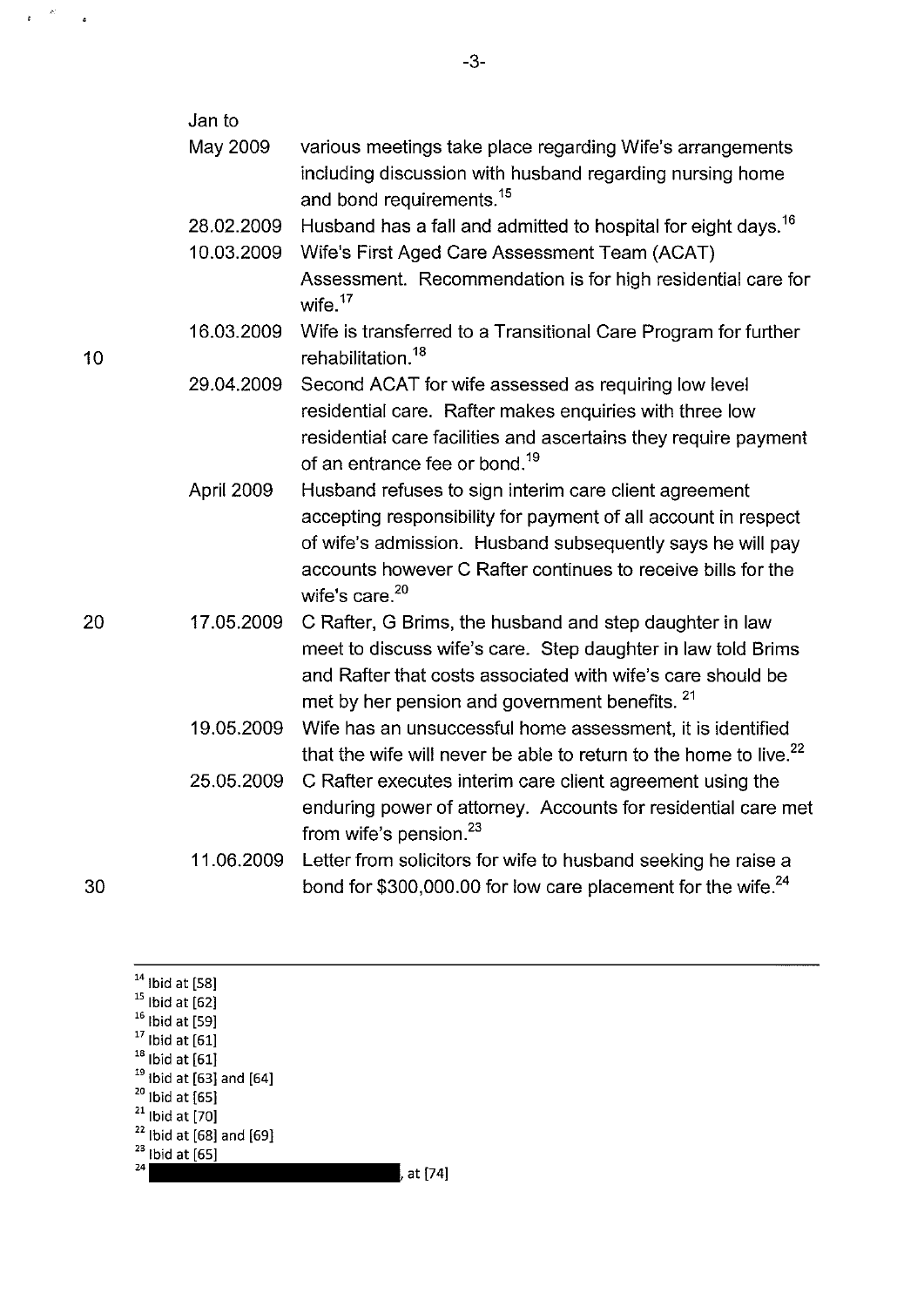| 30.06.2009 Letter from husbands solicitors raising the concept of a |
|---------------------------------------------------------------------|
| reverse mortgage to fund a bond for the wife but allow the          |
| husband to remain in the home. <sup>25</sup>                        |

-4-

10.07.2009 Third ACAT Assessment conducted wife has deteriorated and requires High Residential care.<sup>26</sup>

16.07.2009 The wife is moved by husband and daughter in law to another nursing home not requiring payment of a bond. Move is made without reference to C Rafter or G Brims.<sup>27</sup>

23.07.2009 Assisted by the daughter in law, the husband opens a trust 10 **10** account for the wife with himself as the trustee<sup>28</sup> but does not inform C Rafter of the account until September 2009.<sup>29</sup>

> 05.08.2009 Daughter in law of the husband, stopped payments from Husband's account for Wife's Health Cover. C Rafter subsequently re-instates cover.<sup>30</sup>

August 2009 Social worker at the care facility makes application for an administration Order at State Administrative Tribunal.<sup>31</sup>

- 25.09.2009 Brims and Rafter continue to seek accommodation for wife at an alternate nursing home which required a deeming fund consisting of deposits from the family, refundable when the placement is no longer required. Offer accepted by C Rafter, G Brims and husband upon inspection of facilities. That same day acceptance of offer was withdrawn by the husband to transferring wife, as a result of daughter in law and son of husband deeming the care facility to be unacceptable for the wife $32$
- 20.10.2009 Husband files response documents in Family Court of Western Australia seeking no property settlement orders be made and that he pay spousal maintenance to the extent that wife demonstrates a need.<sup>33</sup>

30 26.10.2009 C. Rafter appointed as case guardian for her mother in Family Court of Western Australia. <sup>34</sup>

 $25$  Ibid at [75]

<sup>32</sup> Ibid at [85], [86], [87] and [88]

<sup>&</sup>lt;sup>26</sup> Ibid at [76]

 $^{27}$  Ibid at [77]<br> $^{28}$  Ibid at [81]

<sup>&</sup>lt;sup>29</sup> Transcript 15 July 2010 at pages 41 to 42<sup>30</sup> Ibid at  $[82]$ 

 $31$  Ibid at [83]

<sup>&</sup>lt;sup>33</sup> Husband's Form 1A Response filed 20 October 2009, sworn on a date unknown.

<sup>&</sup>lt;sup>34</sup> Order of the Magistrates Court at 150 Terrace Road, Perth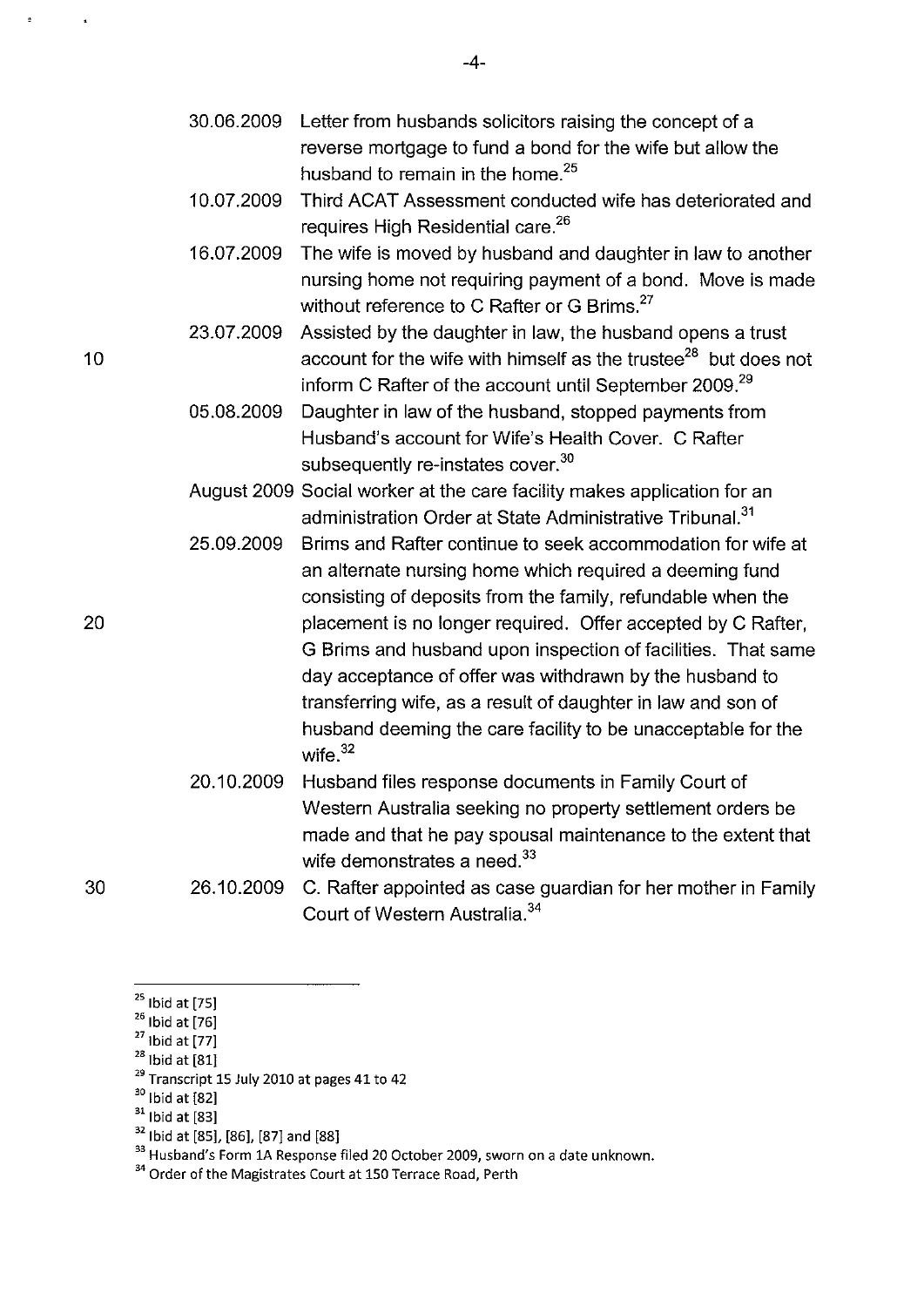| 11.11.2009 Husband offers to pay wife \$100 per week in the event of any  |
|---------------------------------------------------------------------------|
| shortfall in her care. Payment never requested or received. <sup>35</sup> |

- 09.07.2010 Magistrate determines that the court has jurisdiction to determine the matter.<sup>36</sup>
- 30.09.2010 Magistrate delivered reasons for decision and made final property settlement orders pursuant to section 79 of the Family Law Act 1975 (Cth) that the husband pay a fixed sum of money to the wife within 60 days (\$612,931, which was 57.5% of the property to the husband and 42.5% for the wife) on the basis of her contributions during the marriage. No adjustments made in relation to section  $75(2).^{37}$
- 06.12.2010 Order made that wife be restrained from enforcing order made on 30 September 2010 requiring payment of \$612,931 within 60 days, on condition that wife receive \$433 per month with effect from 13 December 2010 and monthly thereafter.<sup>38</sup>
- 14.10.2011 Order made on 6 December 2010 for wife to receive \$433 per month is discharged by consent with effect from 15 September 2011.<sup>39</sup>

## 20

10

## **Part V: Constitutional provisions, Statutes and Regulations**

- 6. The Appellant has set out all relevant Constitutional provisions, statutes and Regulations at "exhibit 1" to the Appellant's Submissions, save for the following:
	- (a) Constitution of the Commonwealth of Australia, chapter III<sup>40</sup>
	- (b) Section 4(2), s. 43(2), s.72, s.74 and s. 94AAA(6) of the Family Law Act 1975 (Cth) $41$
- 30

35 36

- (c) Part 6.3 and Part 6.4 of the Family Law Rules 2004 (the Rules)<sup>42</sup>
	- (d) Part of the Dictionary to the Rules which contains the definition 'person with a disability<sup>43</sup>
	- (e) Inheritance (Family and Dependants Provision) Act 1972 (WA), s.7<sup>44</sup>

at [93]

37 at [132], [155], [158]

38 Order of the Magistrates Court at 150 Terrace Road, Perth

<sup>43</sup> Page 18 below

<sup>&</sup>lt;sup>39</sup> Order of the Full Court of the Family Court of Australia at Perth

<sup>&</sup>lt;sup>40</sup> Pages 10 to 13 below

<sup>&</sup>lt;sup>41</sup> Pages 14 to 15 below

<sup>&</sup>lt;sup>42</sup> Pages 16 to 18 below

<sup>&</sup>lt;sup>44</sup> Page 19 below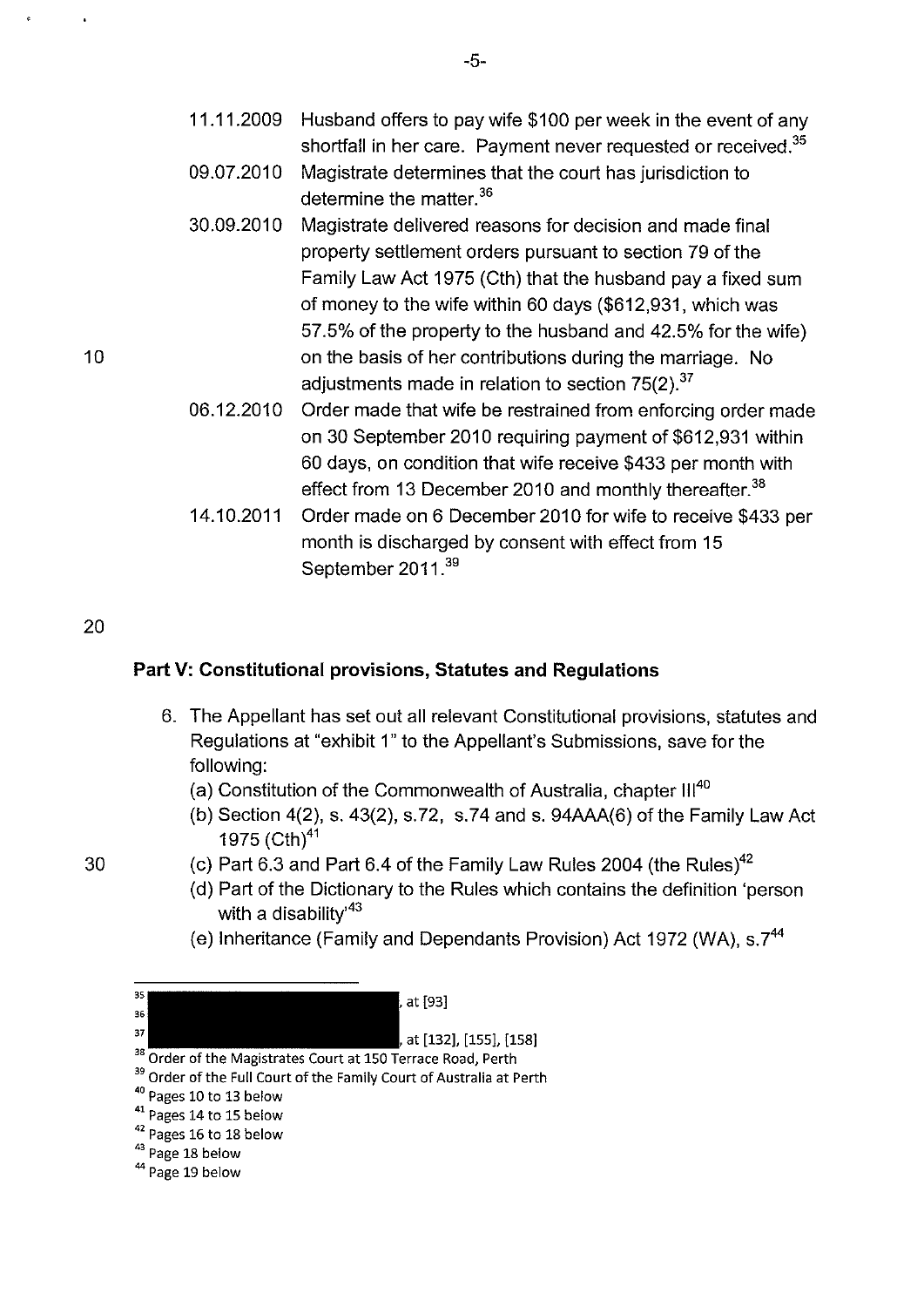### **Part** VI: **Respondent's Argument**

- 7. Section 79(8) of the Family Law Act 1975 (Cth) empowering the Family Court to make orders with respect to the property of the parties to the marriage after the death of one party was enacted within the
- 10 Commonwealth Parliament's power pursuant to s 51 (xxi) of the Constitution (Cth) to make laws with respect to marriage.<sup>45</sup>
	- 8. The power under s 51 (xxi) to make laws with respect to marriage is broader than and unqualified by the power to make laws with respect to "divorce and matrimonial causes" vested in the Commonwealth Parliament by s 51(xxii).<sup>46</sup>
	- 9. Construction of legislation must start with the statutory language, which in this case is neither ambiguous nor obscure. $47$  On its ordinary meaning the legislation permits the orders made by the Full Court.
- 10. The result arising from applying the ordinary meaning conveyed by s.79, 20 being the orders made on 19 January 2012, taking into account its context in the Act and the purpose or object underlying the Act, is not 'manifestly absurd' or 'unreasonable' in the particular circumstances of this case.<sup>48</sup> Extrinsic materials should not be used to displace the plain words of s.79.
- 11. Part VIII of the Act empowers the court to make orders with respect to, among other things, maintenance (s.74) and property settlement (s.79). A spouse's liability to maintain the other spouse may arise during the marriage and before spouses separate, if conditions in s.72 are satisfied.<sup>49</sup> This is implicitly accepted by the Appellant given the orders he sought at trial and ground 3 of his appeal against the Magistrate's orders.<sup>50</sup> In the 30 definition of 'matrimonial cause' in s.4( 1) of the Act neither paragraph (c), in the case of maintenance, nor paragraph (ca)(i), in the case of property settlement, imposes a requirement that spouses be separated before an order is made.
	- 12. The enactment by the Commonwealth Parliament of the Family Law Amendment Act 1983 (Cth} does not evince any Parliamentary intention to limit proceedings with respect to property to those which are ancillary to divorce proceedings where a marriage is no longer intact. On the contrary, section 4(1)(ca) of the Act in separate sub-paragraphs distinguishes between those proceedings 'arising out of the marital relationship' (s

<sup>&</sup>lt;sup>45</sup> Fisher v Fisher (1986) 161 CLR 438; [1986] HCA 61<br><sup>46</sup> Re F; ex parte F (1986) 161 CLR 376 at 387 per Mason and Deane JJ

<sup>&</sup>lt;sup>47</sup> Alcan (NT) v Territory Revenue (2009) 239 CLR 27 at 46 – 47 per Hayne, Heydon, Crennan and Kiefel JJ 48 Acts Interpretation Act 1901, s.15AB

<sup>&</sup>lt;sup>49</sup> Vick and Hartcher (1991) FLC 92-262 at 78,764 - 78,765

 $50$  Stanford v Stanford (2011) FLC 93-483, at [8] and [81] - [91]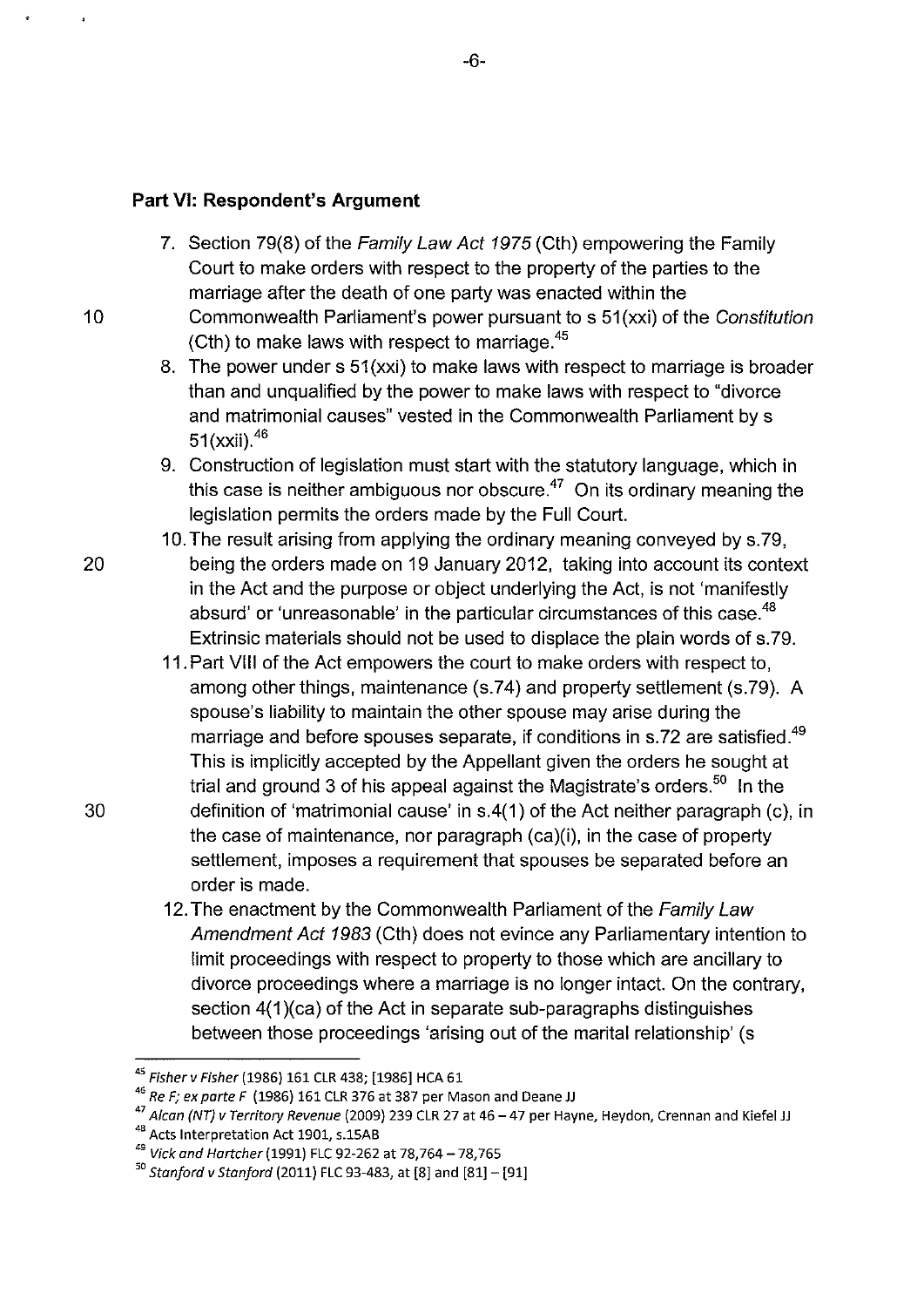4(1 )(ca)(i)) and those 'in relation to concurrent, pending or completed divorce' proceedings (s 4(1 )(ca)(ii)).

-7-

- 13. The making of orders altering the interests of the parties of the marriage, in the particular factual circumstances of this case, do not comprise an exercise of the statutory power in a manner which suggests any failure to have regard to the need to preserve and protect the institution of marriage, in accordance with the 'direction' in  $s$  43(1)(a) of the Family Law Act 1975  $\text{/Cth}$ .  $51$
- 14. Having regard to the principle in s  $43(1)(a)$ , relevant matters are  $-$
- 10 (a) the unintentional but material alteration in the marital relationship at the time of the commencement of the proceedings;
	- (b) the involvement of the guardian of the wife and then the guardian of the husband into the relationship between the husband and wife; and
	- (c) the death of the wife before the making of orders on 19 January 2012.
- 15.1f the Court is attracted to the contention of the Appellant that a controversy requiring judicial resolution is essential for s.79 of the Act to be engaged, a controversy had developed before the case guardian for the wife, acting in her role as agent of the wife, commenced these proceedings on 17 August 2009.<sup>52</sup> That controversy was sufficient to justify the proceedings being 20 commenced and being pursued through the various stages they have, to reach this point.
	- 16. When the wife's case guardian started the proceedings on behalf of the wife (to alter the interests of the spouses in their property) the application was for the determination of a 'matter', within the meaning of that term as used in Chapter III of the Constitution, as between the parties to the marriage.<sup>53</sup> The proceedings continued to be a 'matter' between the representatives of the parties to the marriage when the orders were made on 19 January 2012.

17. The proceedings commenced on behalf of the wife sought to engage

30 s.79(1) of the Act.<sup>54</sup> Prior to making final orders under s.79, the Court may also make a number of partial or interim orders before its jurisdiction is 'spent' or 'exhausted' at a final hearing, at which the partial or interim orders may be varied.<sup>55</sup> The final orders of the Full Court were a 'continuation' of the proceedings of the kind contemplated by s.79(8) of the Act in circumstances where the wife has died.

<sup>&</sup>lt;sup>51</sup> For a candid and critical view of s.43 see Seidler v Shallhofer [1982] 2 NSWLR 80 at 100 per Hutley JA. Section 43(2) now provides an exception to the operation of s.43(1)(a), in respect of jurisdiction under the Act pertaining to de facto financial causes.

<sup>,</sup> at [58]-[84]

<sup>53</sup> Re McBain; ex parte Australian Catholic Bishops Conference (2002) 209 CLR 372 at 404 [61] - 406 [62] per Gaudron and Gummow JJ, 458 [242] - 461 [249] per Hayne J; [2002] HCA 16

<sup>55</sup> Gabel and Yardley (2008) FLC 93-386; Strahan and Strahan (Interim Property Orders) (2011) FLC 93-466 at  $[113]$ ,  $[132] - [139]$  and  $[224] - 226]$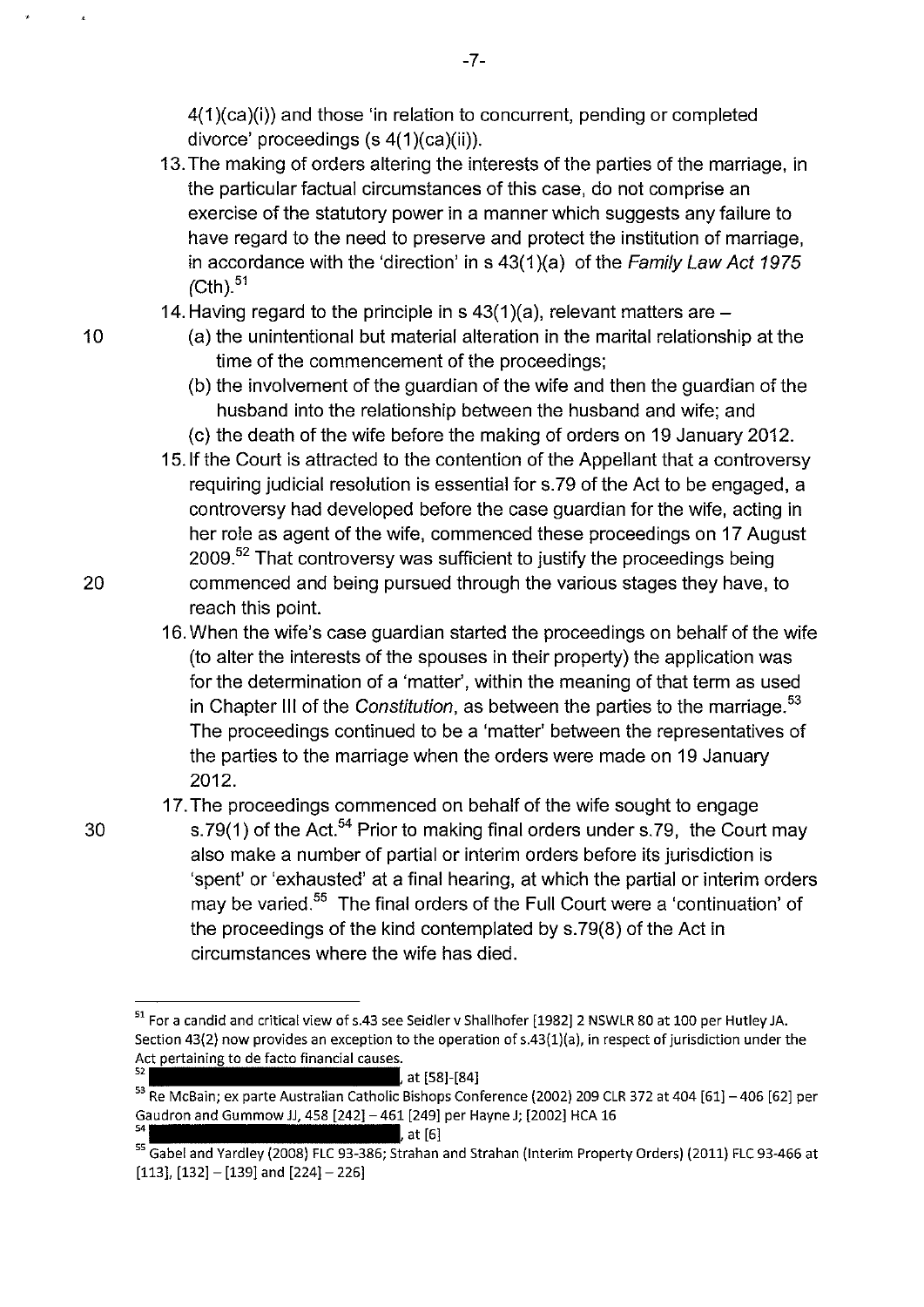- 18. The jurisdiction to make the orders made is perfectly grounded in s 51 (xxi) of the Constitution and s. 79(1 )(a) and (8) of the Act. Section 79(1 )(a) provides for a power which arises out of the marriage and s 79(8) inevitably operates, and so was clearly intended to operate, beyond the end of the marital relationship occasioned by death. The Full Court properly exercised its powers under s.94AAA(6) of the Act to deal with the matter on 19 January 2012.<sup>56</sup>
- 19. There is no pre-requisite for the operation of s 79(8) that the Court identify the beneficiaries of the wife's estate as children of the marriage between 10 the husband and wife. As Mason and Deane JJ said in Fisher v Fisher<sup>57</sup>. "It is therefore immaterial that a person other than a party to the marriage may benefit from an order made in proceedings commenced by a party to a marriage who dies before the completion of the proceedings".<sup>58</sup> The proceeding before the Court is not grounded in a claim by a person other than a party to the marriage, even as in *Dougherty v Dougherty*<sup>59</sup> the claim by the adult child was not grounded in a different proceeding or matrimonial cause. It makes no difference where, as in this case, the proceedings were commenced by the party's agent, an appointed case guardian, and later continued by that party's legal personal representatives.
- 20 20.Section 79(1 )(d) empowers the making of orders requiring a settlement or transfer for the benefit of "either or both of the parties to the marriage or a child of the marriage". The power in that paragraph is expressed to be inclusive of the orders which may be made in property settlement proceedings. Section 79(1 )(a), on the other hand, is expressed generally to authorise an order "altering the interests of the parties to the marriage in the property", without any qualification as to beneficiaries of such order.
- 21.An exercise of the discretion of the Court to make an order pursuant to s 79(8)(b) cannot reasonably be said to transgress the limits of that provision found within s 51(xxi) of the Constitution merely because property of the 30 parties to the marriage will be transferred to the wife's estate and devolve to her beneficiaries. In this case the s.79(8)(b) order was grounded in the wife's undisputed contribution-based entitlements, assessed under s.79(4)(a), (b) and (c) of the Act, to an agreed asset pool. $60$  Such an entitlement was intimately connected to and arose out of the marital relationship.

<sup>56</sup>*Allesch v Maunz* (2000) 203 CLR 172 at 180 [21]-181 [24]

<sup>57</sup>(1986) 161 CLR 438 at 454; [1986] HCA 61, at [8].

<sup>&</sup>lt;sup>58</sup> Under s.7 of the Inheritance (Family and Dependants Provision) Act 1972 (WA) the standing of applicants is limited.

<sup>59</sup>(1987) 163 CLR 278; [1987] HCA 33.

<sup>60</sup>*Stanford v Stanford* (2012) FLC 93-495, at [55]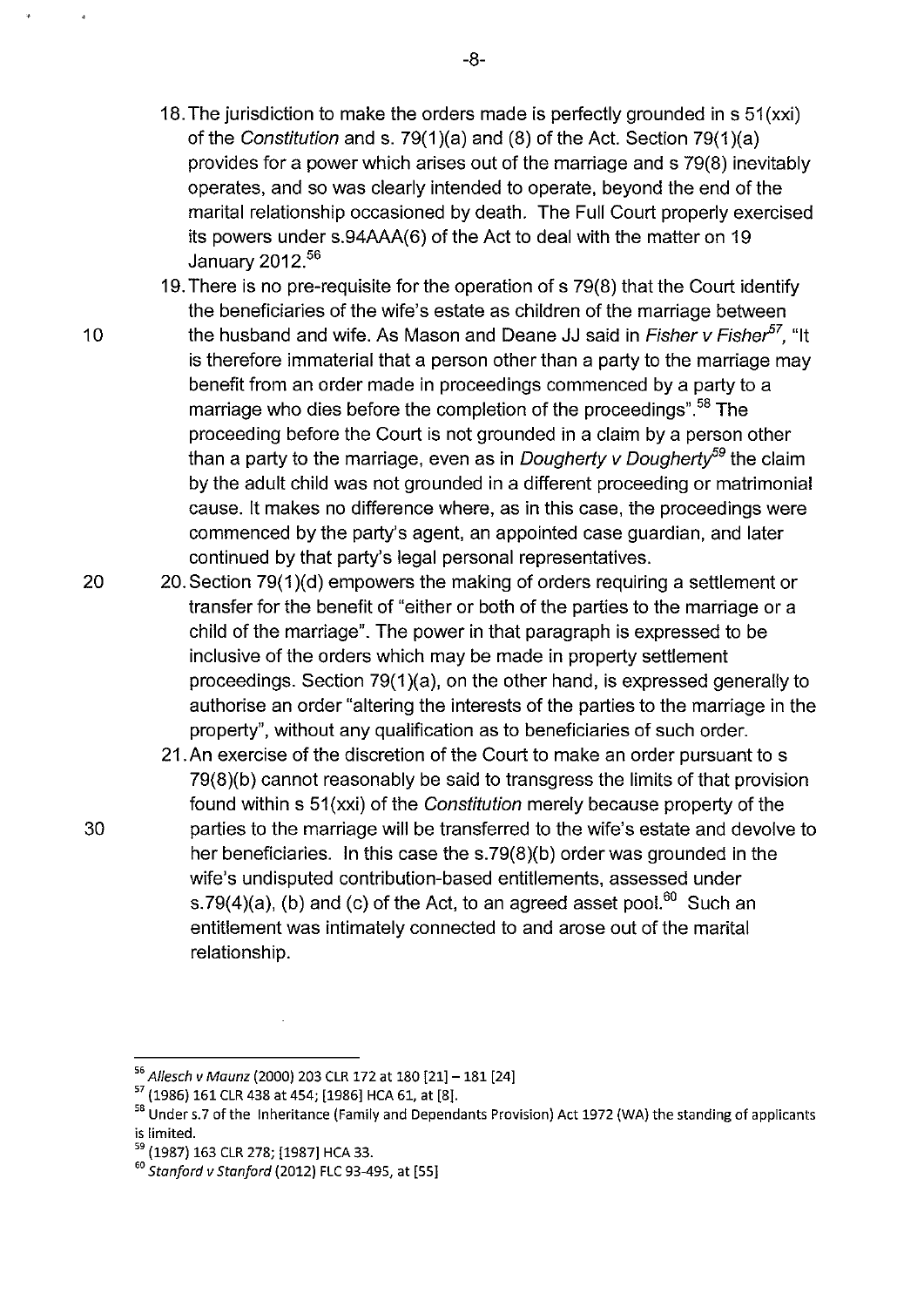**Part** VII: **Respondent's argument on notice of contention or notice of crossappeal** 

22. Not applicable

### **Part** VIII: **Estimate of hours for Respondent's Argument**

23. The Respondent estimates it will take  $1 - 1.5$  hours to present the oral argument.

10

Dated 17 August 2012

These submissions were prepared by:

20

(Signed)

Greg McIntyre SC

Michael Berry

John Toohey Chambers, Perth Telephone: (08) 6315 3394 Facsimile: (08) 6315 3399 Email: mberry@johntooheychambers.net.au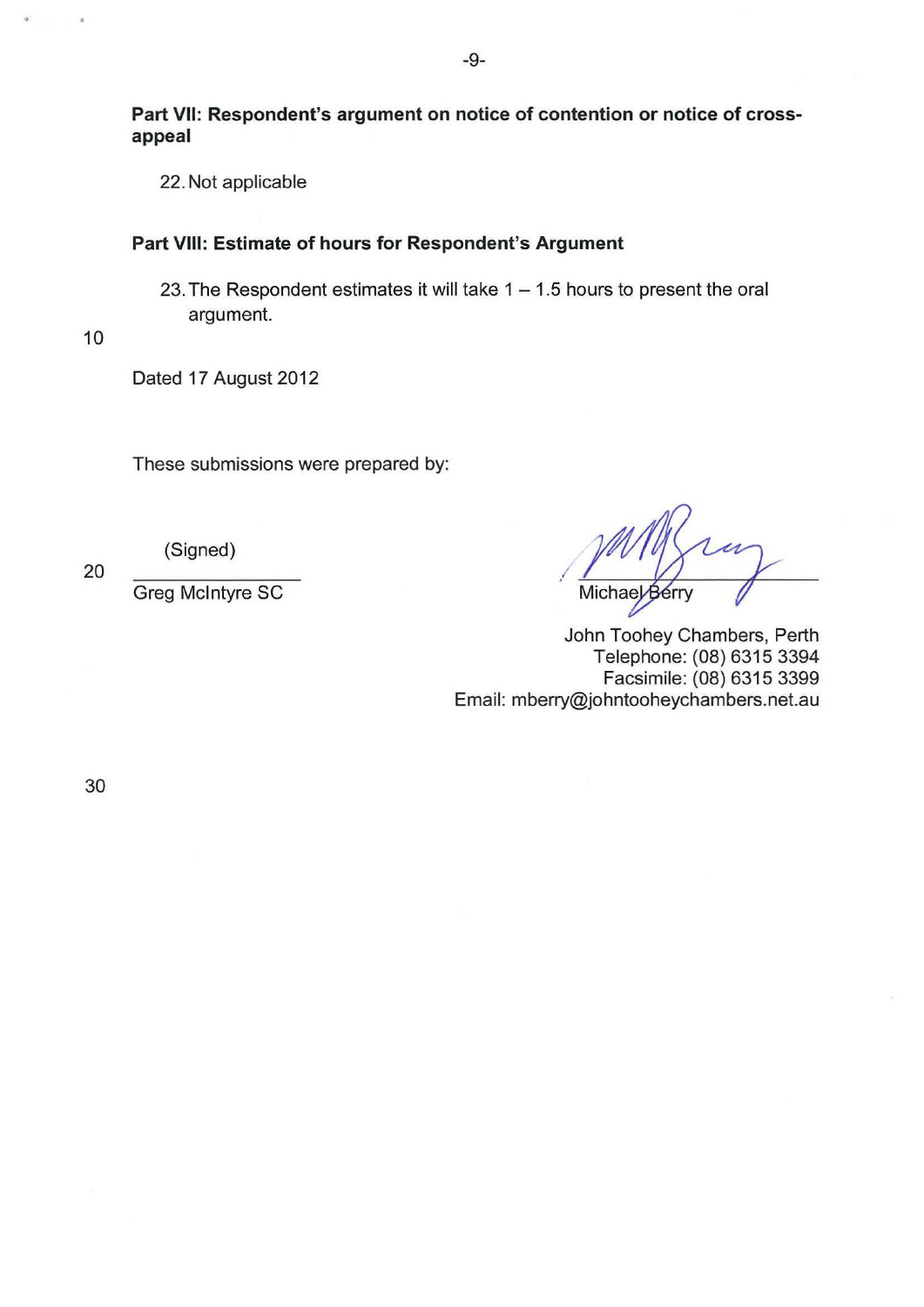## **Exhibit 1 Applicable Provisions**

#### **The Constitution**

#### **Chapter Ill-The Judicature**

 $\alpha$ 

#### 10 **Section 71 Judicial power and Courts**

The judicial power of the Commonwealth shall be vested in a Federal Supreme Court, to be called the High Court of Australia, and in such other federal courts as the Parliament creates, and in such other courts as it invests with federal jurisdiction. The High Court shall consist of a Chief Justice, and so many other Justices, not less than two, as the Parliament prescribes.

|    | Section 72 Judges' appointment, tenure, and remuneration                                                                                                                                                                                                                                                                                                                                                                                               |  |  |
|----|--------------------------------------------------------------------------------------------------------------------------------------------------------------------------------------------------------------------------------------------------------------------------------------------------------------------------------------------------------------------------------------------------------------------------------------------------------|--|--|
|    | The Justices of the High Court and of the other courts created by the<br>Parliament:                                                                                                                                                                                                                                                                                                                                                                   |  |  |
| 20 | (i) shall be appointed by the Governor-General in Council;<br>(ii) shall not be removed except by the Governor-General in Council, on an<br>address from both Houses of the Parliament in the same session,<br>praying for such removal on the ground of proved misbehaviour or<br>incapacity;<br>(iii) shall receive such remuneration as the Parliament may fix; but the<br>remuneration shall not be diminished during their continuance in office. |  |  |
| 30 | The appointment of a Justice of the High Court shall be for a term expiring<br>upon his attaining the age of seventy years, and a person shall not be<br>appointed as a Justice of the High Court if he has attained that age.                                                                                                                                                                                                                         |  |  |
|    | The appointment of a Justice of a court created by the Parliament shall be for<br>a term expiring upon his attaining the age that is, at the time of his<br>appointment, the maximum age for Justices of that court and a person shall<br>not be appointed as a Justice of such a court if he has attained the age that is<br>for the time being the maximum age for Justices of that court.                                                           |  |  |
|    | Subject to this section, the maximum age for Justices of any court created by<br>the Parliament is seventy years.                                                                                                                                                                                                                                                                                                                                      |  |  |
| 40 | The Parliament may make a law fixing an age that is less than seventy years<br>as the maximum age for Justices of a court created by the Parliament and<br>may at any time repeal or amend such a law, but any such repeal or<br>amendment does not affect the term of office of a Justice under an<br>appointment made before the repeal or amendment.                                                                                                |  |  |
|    | A Justice of the High Court or of a court created by the Parliament may resign                                                                                                                                                                                                                                                                                                                                                                         |  |  |

his office by writing under his hand delivered to the Governor-General.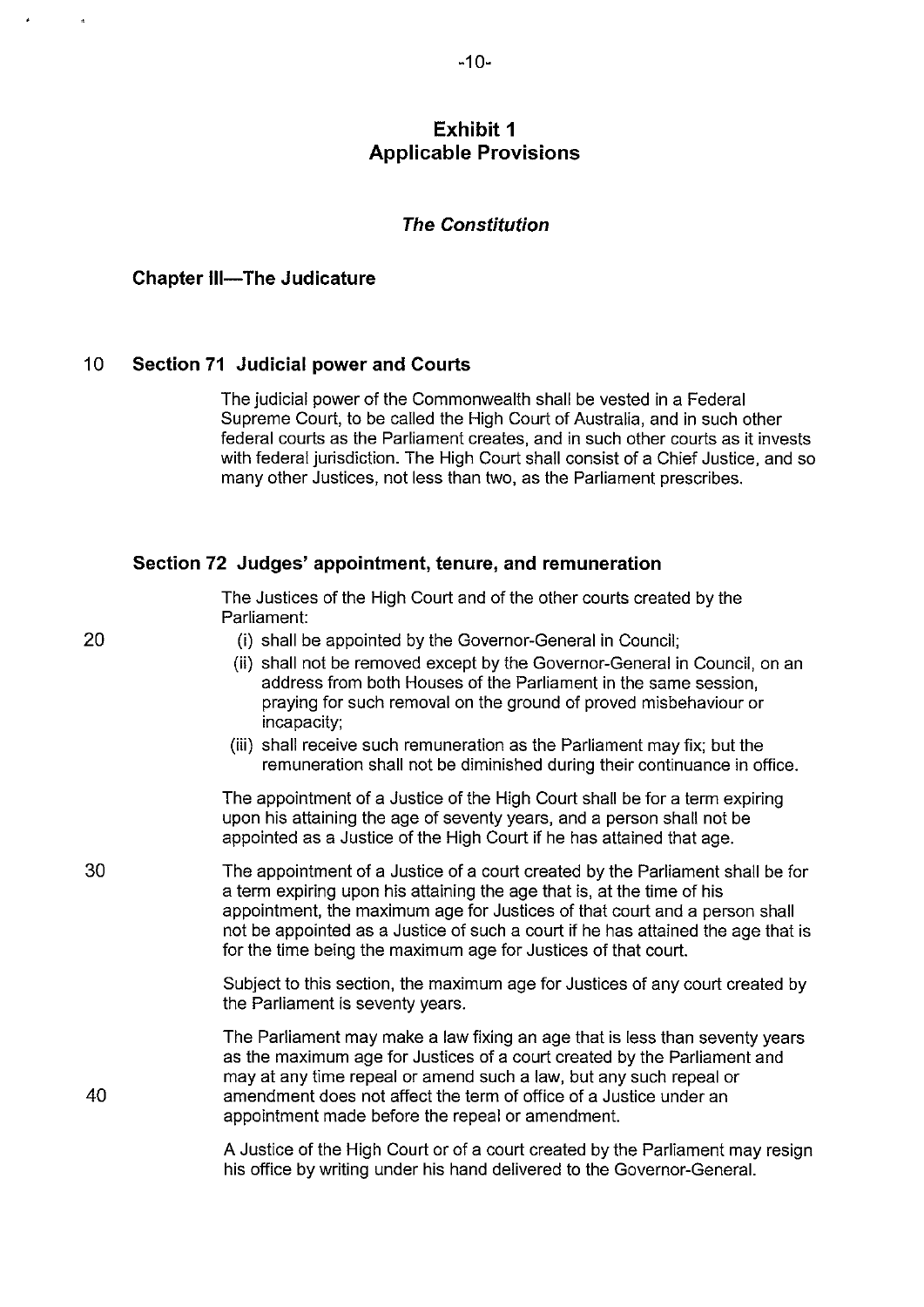Nothing in the provisions added to this section by the Constitution Alteration (Retirement of Judges) 1977 affects the continuance of a person in office as a Justice of a court under an appointment made before the commencement of those provisions.

A reference in this section to the appointment of a Justice of the High Court or of a court created by the Parliament shall be read as including a reference to the appointment of a person who holds office as a Justice of the High Court or of a court created by the Parliament to another office of Justice of the same court having a different status or designation.

#### 10

#### **Section 73 Appellate jurisdiction of High Court**

The High Court shall have jurisdiction, with such exceptions and subject to such regulations as the Parliament prescribes, to hear and determine appeals from all judgments, decrees, orders, and sentences:

- (i) of any Justice or Justices exercising the original jurisdiction of the High Court;
- (ii) of any other federal court, or court exercising federal jurisdiction; or of the Supreme Court of any State, or of any other court of any State from which at the establishment of the Commonwealth an appeal lies to the Queen in Council;

(iii) of the Inter-State Commission, but as to questions of law only; and the judgment of the High Court in all such cases shall be final and conclusive.

But no exception or regulation prescribed by the Parliament shall prevent the High Court from hearing and determining any appeal from the Supreme Court of a State in any matter in which at the establishment of the Commonwealth an appeal lies from such Supreme Court to the Queen in Council.

Until the Parliament otherwise provides, the conditions of and restrictions on appeals to the Queen in Council from the Supreme Courts of the several States shall be applicable to appeals from them to the High Court.

#### **Section 74 Appeal to Queen in Council [see Note 12]**

No appeal shall be permitted to the Queen in Council from a decision of the High Court upon any question, howsoever arising, as to the limits inter se of the Constitutional powers of the Commonwealth and those of any State or States, or as to the limits inter se of the Constitutional powers of any two or more States, unless the High Court shall certify that the question is one which ought to be determined by Her Majesty in Council.

The High Court may so certify if satisfied that for any special reason the certificate should be granted, and thereupon an appeal shall lie to Her Majesty in Council on the question without further leave.

Except as provided in this section, this Constitution shall not impair any right which the Queen may be pleased to exercise by virtue of Her Royal prerogative to grant special leave of appeal from the High Court to Her

20

30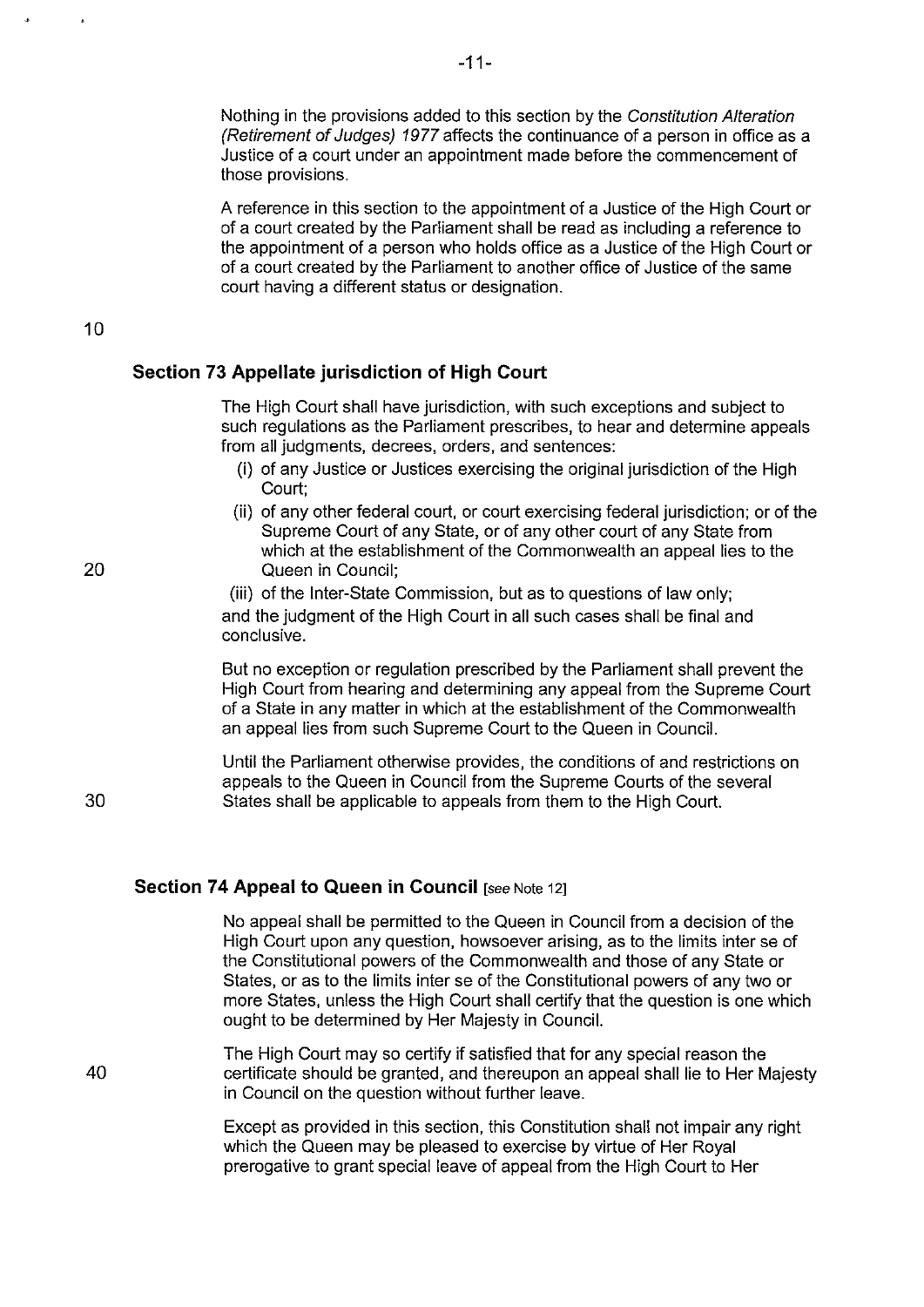Majesty in Council. The Parliament may make laws limiting the matters in which such leave may be asked, but proposed laws containing any such limitation shall be reserved by the Governor-General for Her Majesty's pleasure.

### **Section 75 Original jurisdiction of High Court**

In all matters:

- **(i)** arising under any treaty;
- (ii) affecting consuls or other representatives of other countries;
- (iii) in which the Commonwealth, or a person suing or being sued on behalf of the Commonwealth, is a party;
- (iv) between States, or between residents of different States, or between a State and a resident of another State;
- (v) in which a writ of Mandamus or prohibition or an injunction is sought against an officer of the Commonwealth;

the High Court shall have original jurisdiction.

#### **Section 76 Additional original jurisdiction**

The Parliament may make laws conferring original jurisdiction on the High Court in any matter:

- (i) arising under this Constitution, or involving its interpretation;
- (ii) arising under any laws made by the Parliament;
- (iii) of Admiralty and maritime jurisdiction;
- (iv) relating to the same subject-matter claimed under the laws of different States.

#### **Section 77 Power to define jurisdiction**

With respect to any of the matters mentioned in the last two sections the Parliament may make laws:

- **(i)** defining the jurisdiction of any federal court other than the High Court;
- **(ii)** defining the extent to which the jurisdiction of any federal court shall be exclusive of that which belongs to or is invested in the courts of the States;
- (iii) investing any court of a State with federal jurisdiction.

#### **Section 78 Proceedings against Commonwealth or State**

The Parliament may make laws conferring rights to proceed against the Commonwealth or a State in respect of matters within the limits of the judicial power.

30

10

×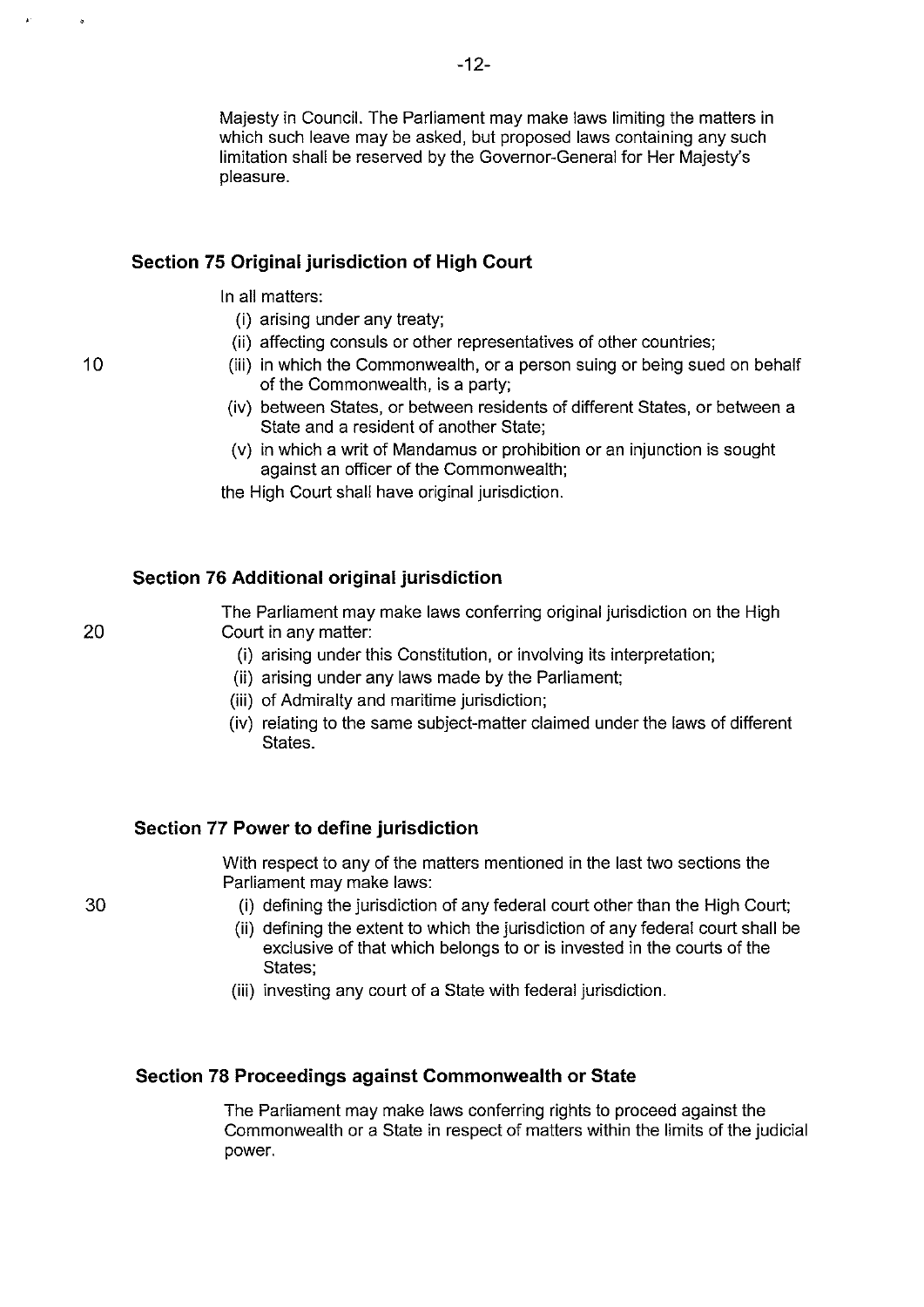## **Section 79 Number of judges**

The federal jurisdiction of any court may be exercised by such number of judges as the Parliament prescribes.

## **Section 80 Trial by jury**

The trial on indictment of any offence against any law of the Commonwealth shall be by jury, and every such trial shall be held in the State where the offence was committed, and if the offence was not committed within any State the trial shall be held at such place or places as the Parliament prescribes.

10

 $\omega$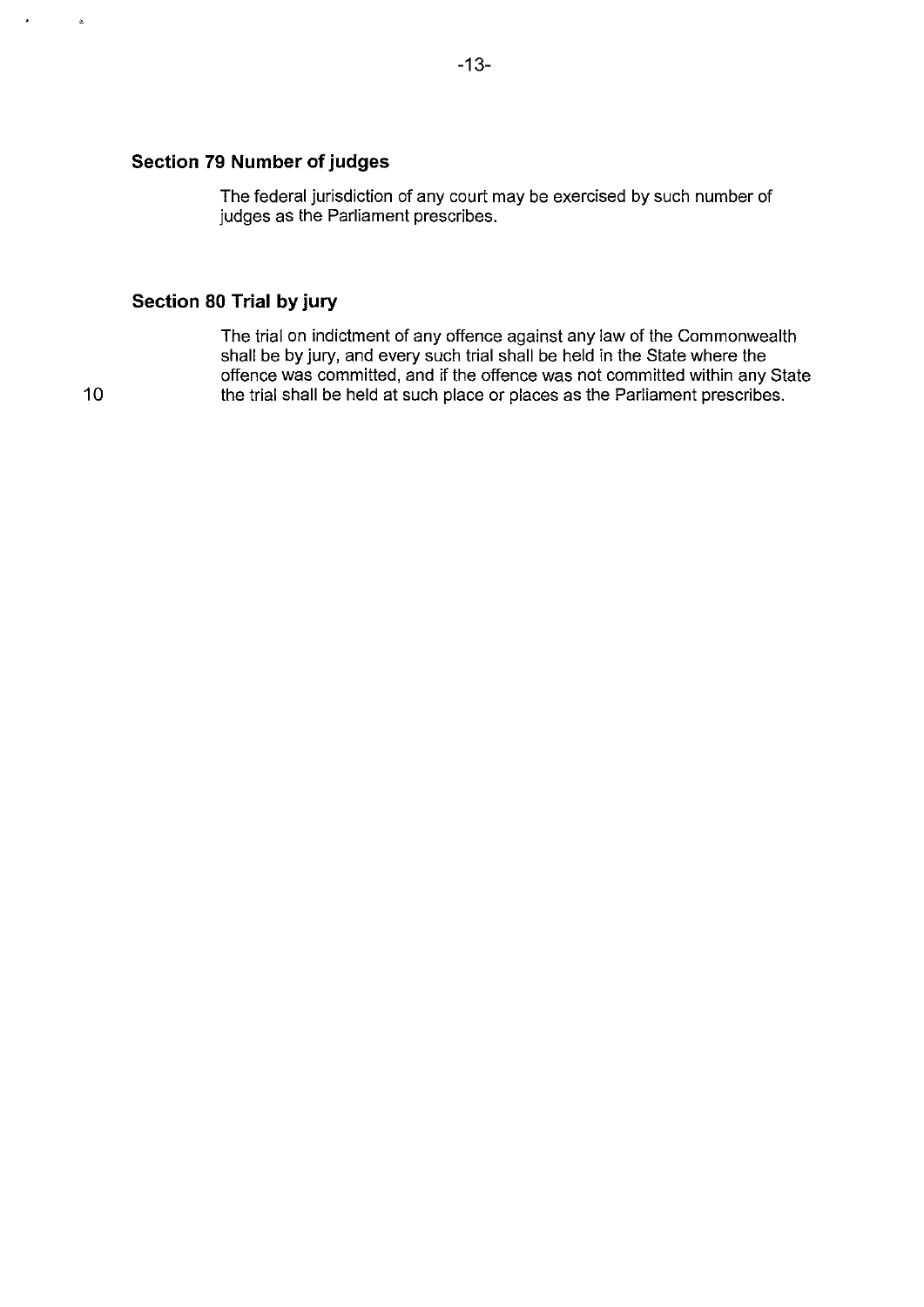$\bullet$ 

 $\bullet$ 

# **The Family Law Act 1975 (Cth)**

| Section 4(2)  | A reference in this Act, the standard Rules of Court or the<br>related Federal Magistrates Rules to a party to a marriage<br>includes a reference to a person who was a party to a<br>marriage that has been:<br>(a)<br>terminated by divorce (in Australia or elsewhere); or                                   |
|---------------|-----------------------------------------------------------------------------------------------------------------------------------------------------------------------------------------------------------------------------------------------------------------------------------------------------------------|
|               | (b)<br>annulled (in Australia or elsewhere); or<br>(c)<br>terminated by the death of one party to the marriage.                                                                                                                                                                                                 |
| Section 43(2) | Paragraph (1)(a) does not apply in relation to the exercise of<br>jurisdiction conferred or invested by Division 2.                                                                                                                                                                                             |
|               |                                                                                                                                                                                                                                                                                                                 |
|               | Section 72 Right of spouse to maintenance                                                                                                                                                                                                                                                                       |
|               | A party to a marriage is liable to maintain the other party, to<br>(1)<br>the extent that the first-mentioned party is reasonably able to do so,<br>if, and only if, that other party is unable to support herself or himself<br>adequately whether:                                                            |
|               | by reason of having the care and control of a child of<br>(a)<br>the marriage who has not attained the age of 18 years;<br>by reason of age or physical or mental incapacity for<br>(b)<br>appropriate gainful employment; or                                                                                   |
|               | $\rm\langle c\rangle$<br>for any other adequate reason;<br>having regard to any relevant matter referred to in<br>subsection 75(2).                                                                                                                                                                             |
|               | The liability under subsection (1) of a bankrupt party to a<br>(2)<br>marriage to maintain the other party may be satisfied, in whole or in<br>part, by way of the transfer of vested bankruptcy property in relation<br>to the bankrupt party if the court makes an order under this Part for<br>the transfer. |
|               |                                                                                                                                                                                                                                                                                                                 |
|               | Section 74 Power of court in spousal maintenance proceedings                                                                                                                                                                                                                                                    |
|               |                                                                                                                                                                                                                                                                                                                 |

(1) In proceedings with respect to the maintenance of a party to a marriage, the court may make such order as it considers proper for the provision of maintenance in accordance with this Part.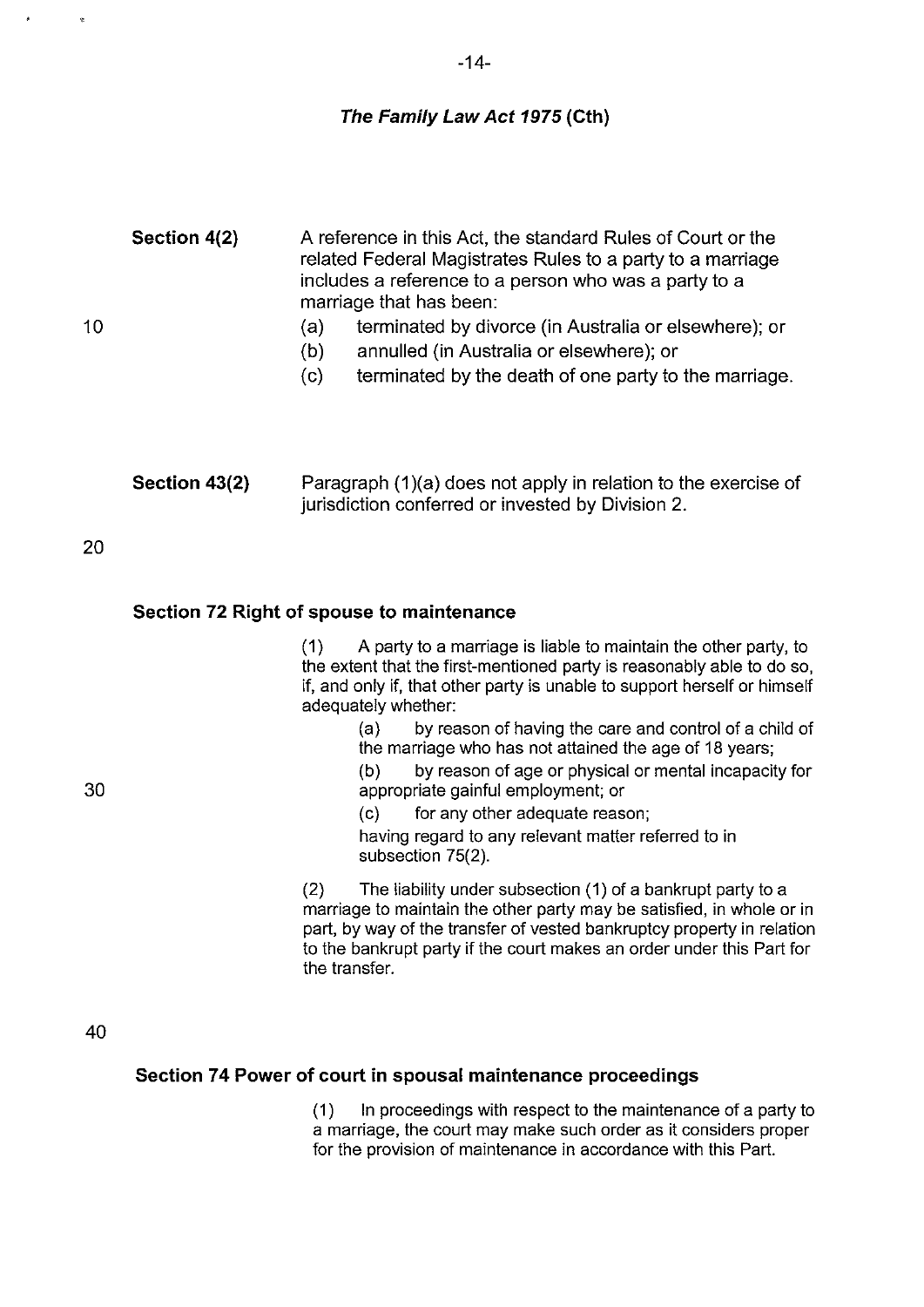**Section 94AAA(6)** On an appeal under subsection (1) or (1A), the Family Court may affirm, reverse or vary the decree or decision the subject of the appeal and may make such decree or decision as, in the opinion of the court, ought to have been made in the first 10 **instance, or may, if it considers appropriate, order a** re-hearing on such terms and conditions, if any, as it considers appropriate.

 $\bar{\bar{z}}$ 

 $\bar{\mathbf{s}}$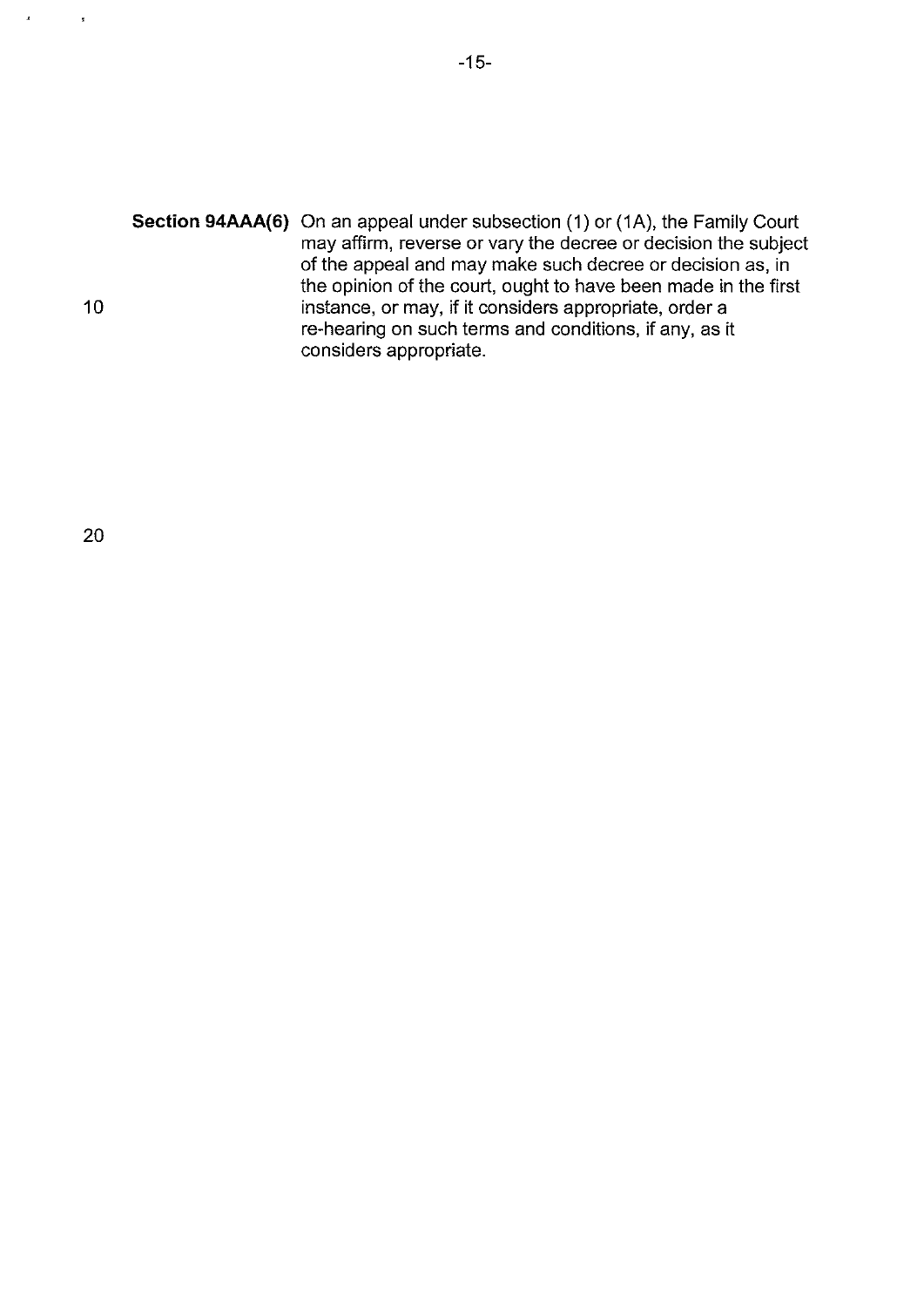## **Part 6.3 Case guardian**

#### **6.08A Interpretation**

In this Part:

**a manager of the affairs of a party** includes a person who has been appointed, in respect of the party, a trustee or guardian under a Commonwealth, State or Territory law.

#### **6.08 Conducting a case by case guardian**

- ( 1) A child or a person with a disability may start, continue, respond to, or seek to intervene in, a case only by a case guardian.
	- (2) Subrule (1) does not apply if the court is satisfied that a child understands the nature and possible consequences of the case and is capable of conducting the case.

*Note 1* For service on a person with a disability, see rule 7.09.

*Note 2* If a case is started by a child or person with a disability without a case guardian, the **court may appoint a case guardian to continue the case.** 

#### **6.09 Who may be a case guardian**

A person may be a case guardian if the person:

- (a) is an adult;
	- (b) has no interest in the case that is adverse to the interest of the person needing the case guardian;
	- (c) can fairly and competently conduct the case for the person needing the case guardian; and
	- (d) has consented to act as the case guardian.

#### **6.10 Appointment, replacement or removal of case guardian**

( 1) A person may apply for the appointment, replacement or removal of a person as the case guardian of a party.

*Note 1* Chapter 5 sets out the procedure for making an Application in a Case.

30 *Note 2* An application in relation to a case guardian may be made by a party or a person seeking **to be made the case guardian or by a person authorised to be a case guardian.** 

- (2) A person who is a manager of the affairs of a party is taken to be appointed as the case guardian of the party if the person has filed:
	- (a) a notice of address for service; and
	- (b) an affidavit which:
		- (i) provides evidence that the person has been appointed manager of the affairs of the party; and
		- (ii) states that the person consents to being appointed as the case guardian of the party.

20

10

-16-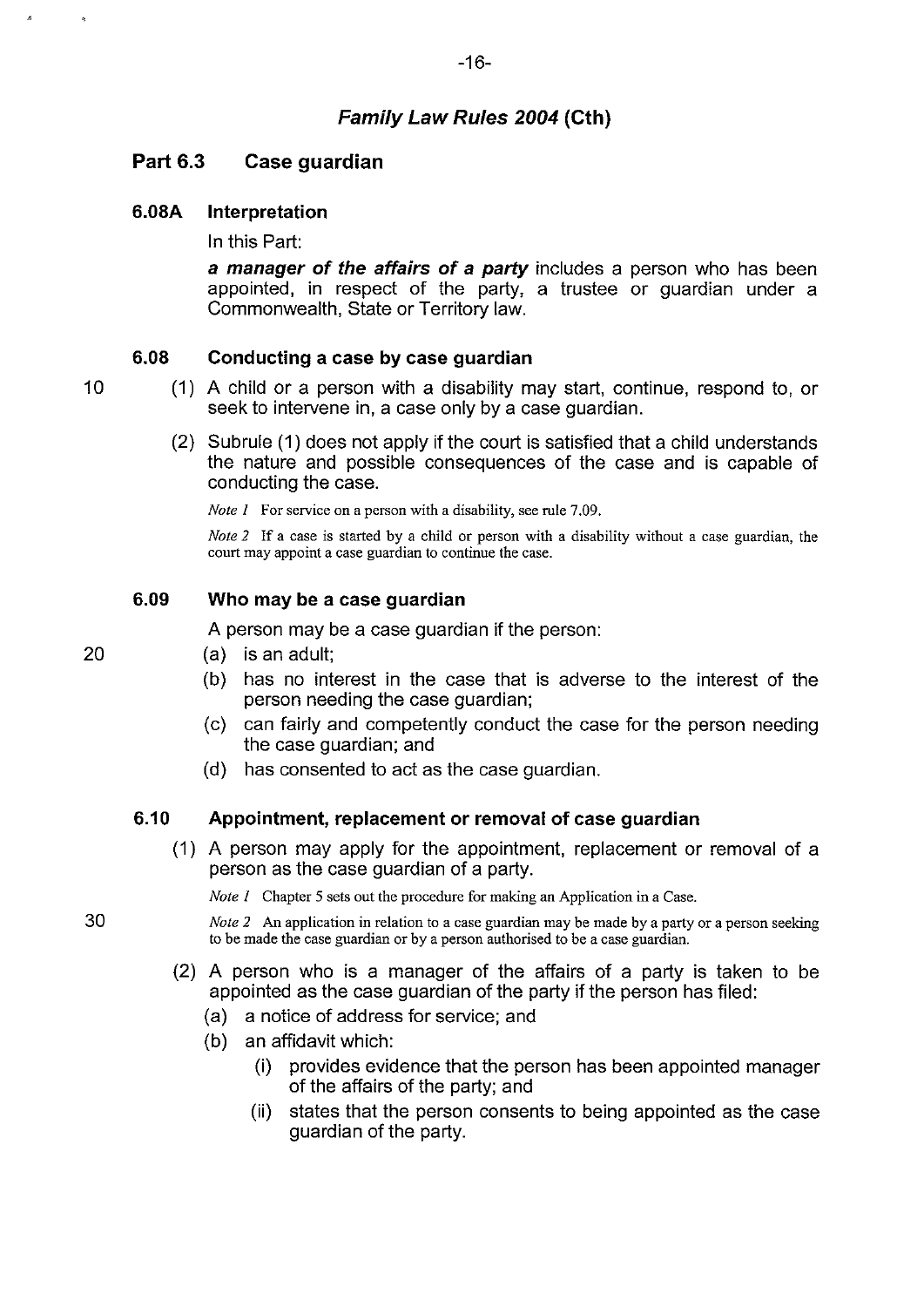#### **6.11 Attorney-General may nominate case guardian**

- ( 1) If in the opinion of the court a suitable person is not available for appointment as a case guardian of a person with a disability, the court may request that the Attorney-General nominate, in writing, a person to be a case guardian.
- (2) A person nominated by the Attorney-General to be a case guardian of a person with a disability is taken to be appointed as such if the person files:
	- (a) a consent to act in relation to the person with a disability;
- 10 (b) a copy of the written nomination of the person as a case guardian; and
	- (c) a Notice of Address for Service.

*Note* A consent to act must comply with subrule 24.01 (1).

## **6.12 Notice of becoming case guardian**

A person appointed as a case guardian of a party must give written notice of the appointment to each other party and any independent children's lawyer in the case.

*Note* The case guardian may also need to file a Notice of Address for Service (see rules 8.05 and 8.06).

## 20 **6.13 Conduct of case by case guardian**

- ( 1) A person appointed as the case guardian of a party:
	- (a) is bound by these Rules;
	- (b) must do anything required by these Rules to be done by the party;
	- (c) may, for the benefit of the party, do anything permitted by these Rules to be done by the party; and
	- (d) if seeking a consent order (other than an order relating to practice or procedure), must file an affidavit setting out the facts relied on to satisfy the court that the order is in the party's best interests.
- (2) The duty of disclosure applies to a case guardian for a child and a person 30 with a disability.

*Note 1* The court may order a case guardian to pay costs.

*Note 2* Rule 13.01 sets out the elements of the duty of disclosure.

#### **6.14 Costs of case guardian**

The court may order the costs of a case guardian to be paid:

- (a) by a party; or
- (b) from the income or property of the person for whom the case guardian is appointed.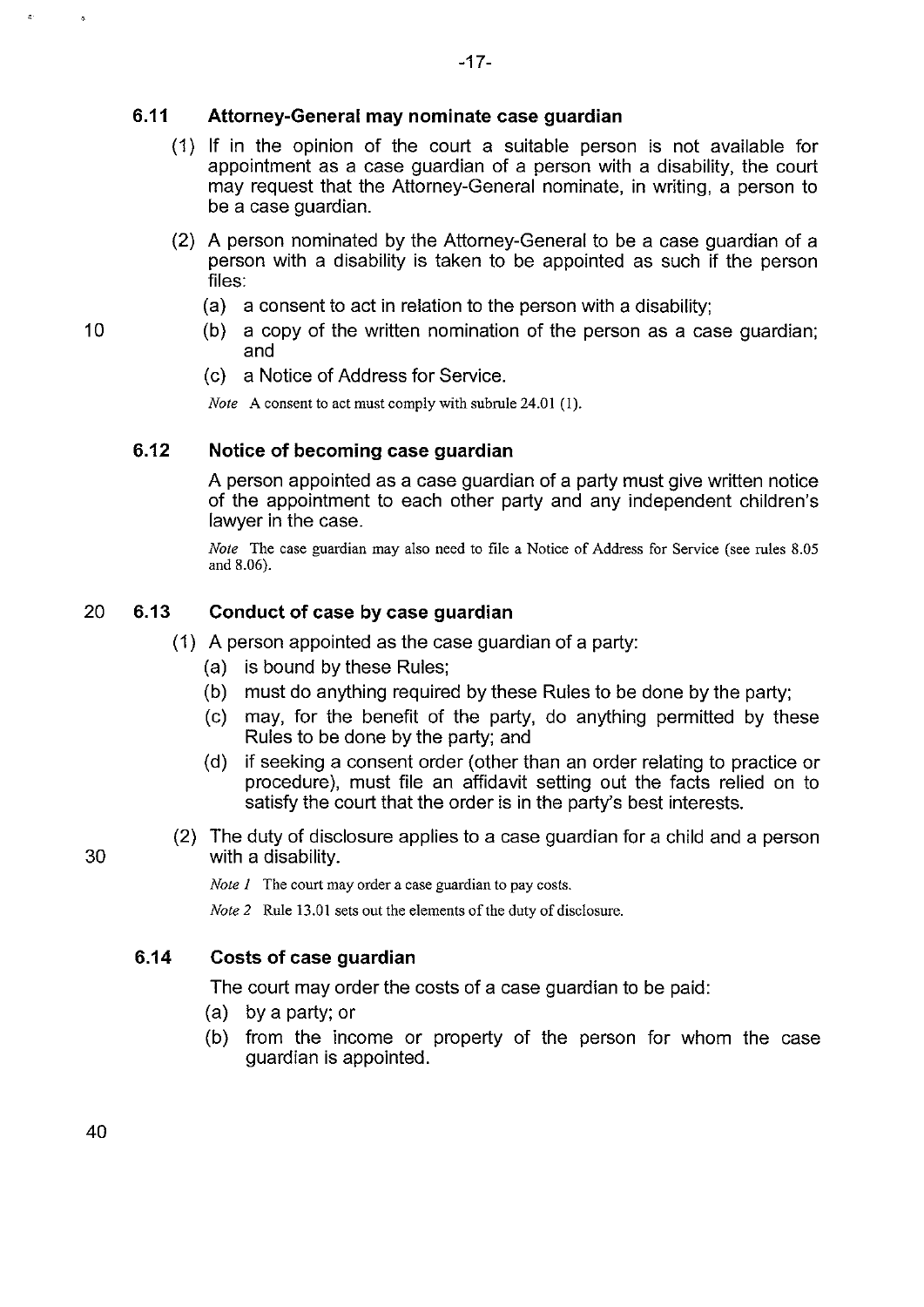## **Family Law Rules 2004 (Cth)**

## **Part 6.4 Progress of case after death**

#### **6.15 Death of party**

- (1) This rule applies to a property case or an application for the enforcement of a financial obligation.
- (2) If a party dies, the other party or the legal personal representative must 10 ask the court for procedural orders in relation to the future conduct of the case.
	- (3) The court may order that the legal personal representative of the deceased person be substituted for the deceased person as a party.

*Note 1* The court may make other procedural orders, including that a person has permission to intervene in the case (see rules 1.12 and 6.05).

*Note 2* For the effect of the death of a party in certain cases, see subsections 79 (1A), 79 (8), 79A (!C), 90SM (2), 90SM (8), 90SN (5), 90UM (8) and 105 (3) of the Act.

20

## **Dictionary to the Family Law Rules 2004 (Cth)**

#### 30

## **person with a disability:**

in relation to a case, means a person who, because of a physical or mental disability:

- (a) does not understand the nature or possible consequences of the case; or
- (b) is not capable of adequately conducting, or giving adequate instruction for the conduct of, the case.

40

 $\Delta$ 

t.